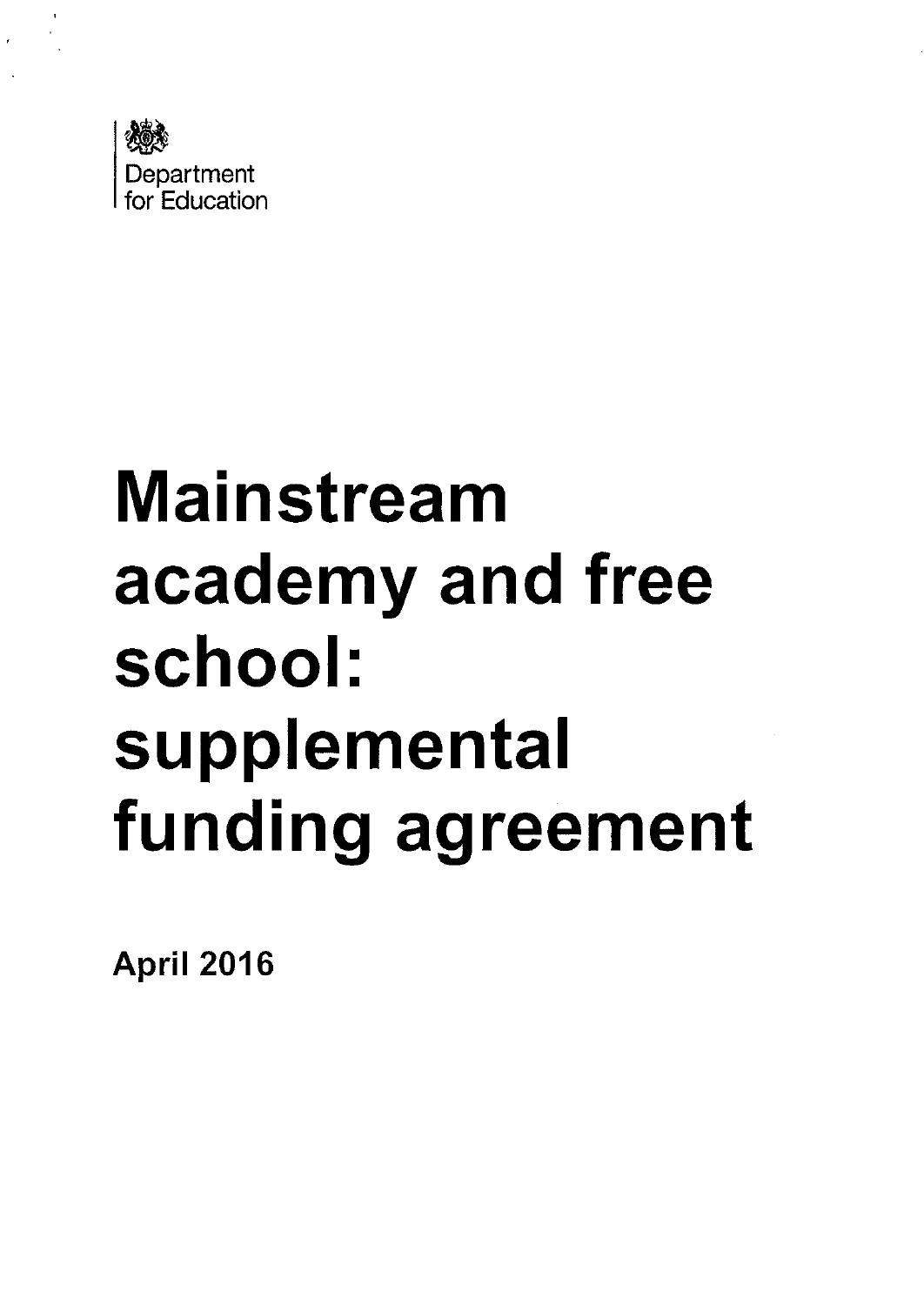|    | Annexes                                                    | 27 |  |
|----|------------------------------------------------------------|----|--|
|    | The Master Agreement                                       | 27 |  |
|    | General                                                    | 28 |  |
|    | <b>ANNEXES</b>                                             |    |  |
| 7. | PUPILS WITH SPECIAL EDUCATION NEEDS (SEN) AND DISABILITIES | 30 |  |
| 8. | ADMISSION OF PUPILS WITH SEN AND DISABILITIES              | 30 |  |

 $\frac{1}{2}$ 

 $\hat{\mathcal{A}}$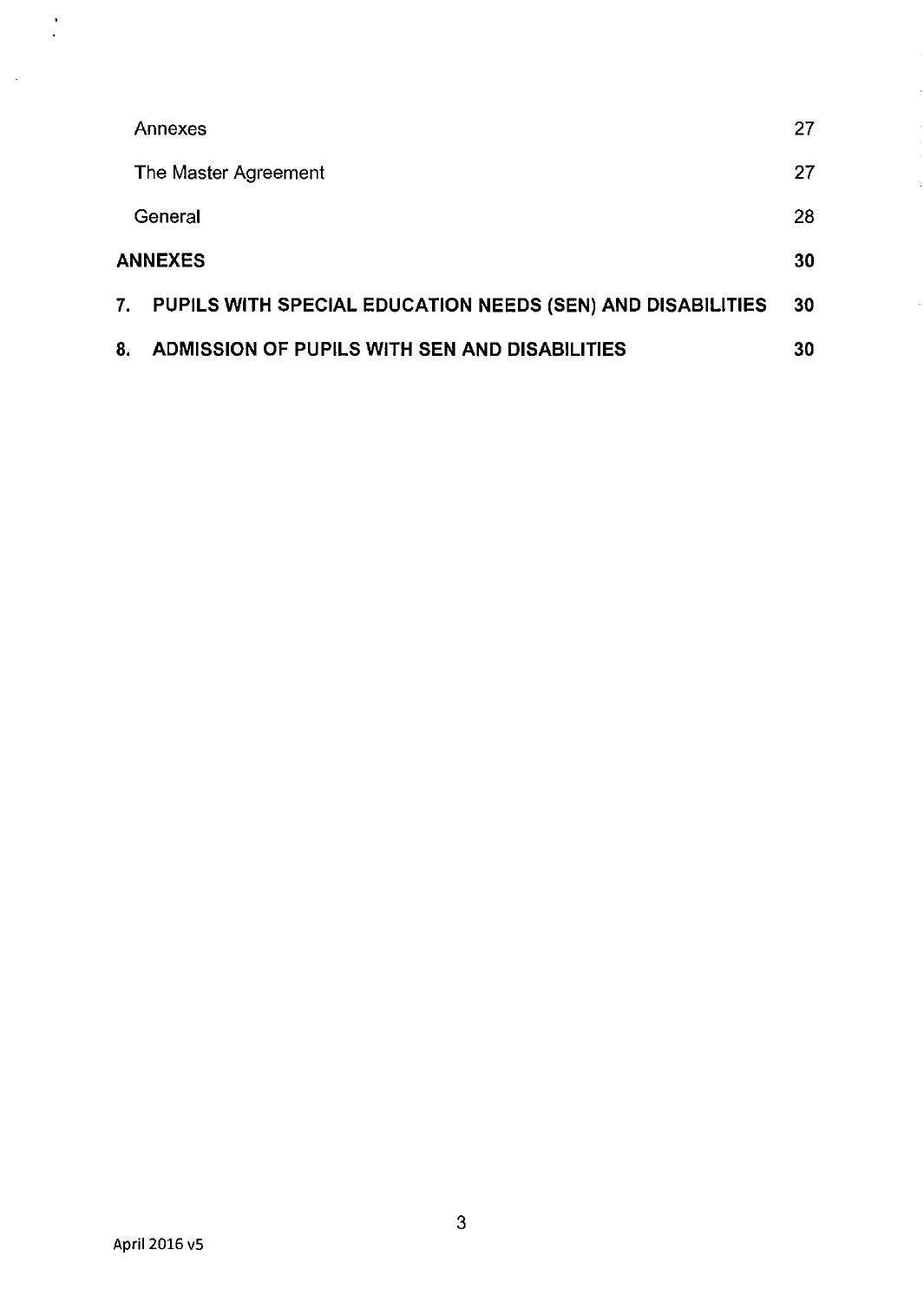Please confirm which clause variations have been applied or marked as 'Not used'

| <b>Clause No.</b> | <b>Descriptor</b>                                                                                                                 | <b>Applied</b> | Not used     |
|-------------------|-----------------------------------------------------------------------------------------------------------------------------------|----------------|--------------|
| 1.1               | Only applies to free schools and new<br>provision academies                                                                       |                | ✓            |
| 2.A.1             | Clause applies where an academy was<br>previously a VC or foundation school<br>designated with a religious character              |                | ✓            |
| 2.C, 2.D          | Only applies where the academy has an SEN<br>unit                                                                                 |                | $\checkmark$ |
| 2.E               | Only applies where there was a predecessor<br>independent school                                                                  |                | ✓            |
| 2.G               | Clause does not apply to free schools (unless<br>there was a predecessor independent<br>school), or new provision academies       | ✓              |              |
| 2.M               | Clause applies only to academies and free<br>schools designated with a religious character                                        |                | ✔            |
| 2.N               | Clause applies only to academies that were<br>formerly wholly selective grammar schools                                           |                | ✓            |
| 2.0               | Clause applies only to academies that were<br>formerly partially selective grammar schools                                        |                | ✓            |
| 2. T              | Clause applies to free schools and new<br>provision academies designated with a<br>religious character                            |                |              |
| 2.W               | Clause only applies where the academy is<br>designated with a religious character                                                 |                | $\checkmark$ |
| 2.X               | Clause only applies where the academy has<br>not been designated with a religious<br>character                                    | ✓              |              |
| 2.Y               | Clause applies where an academy was<br>previously a VC school or foundation school<br>designated with a religious character       |                | ✓            |
| 2.Yc)             | Sub-clause applies if the academy is<br>designated with a denominational religious<br>character - CE etc. rather than 'Christian' |                | ✓            |

 $\frac{1}{2}$ 

 $\overline{\phantom{a}}$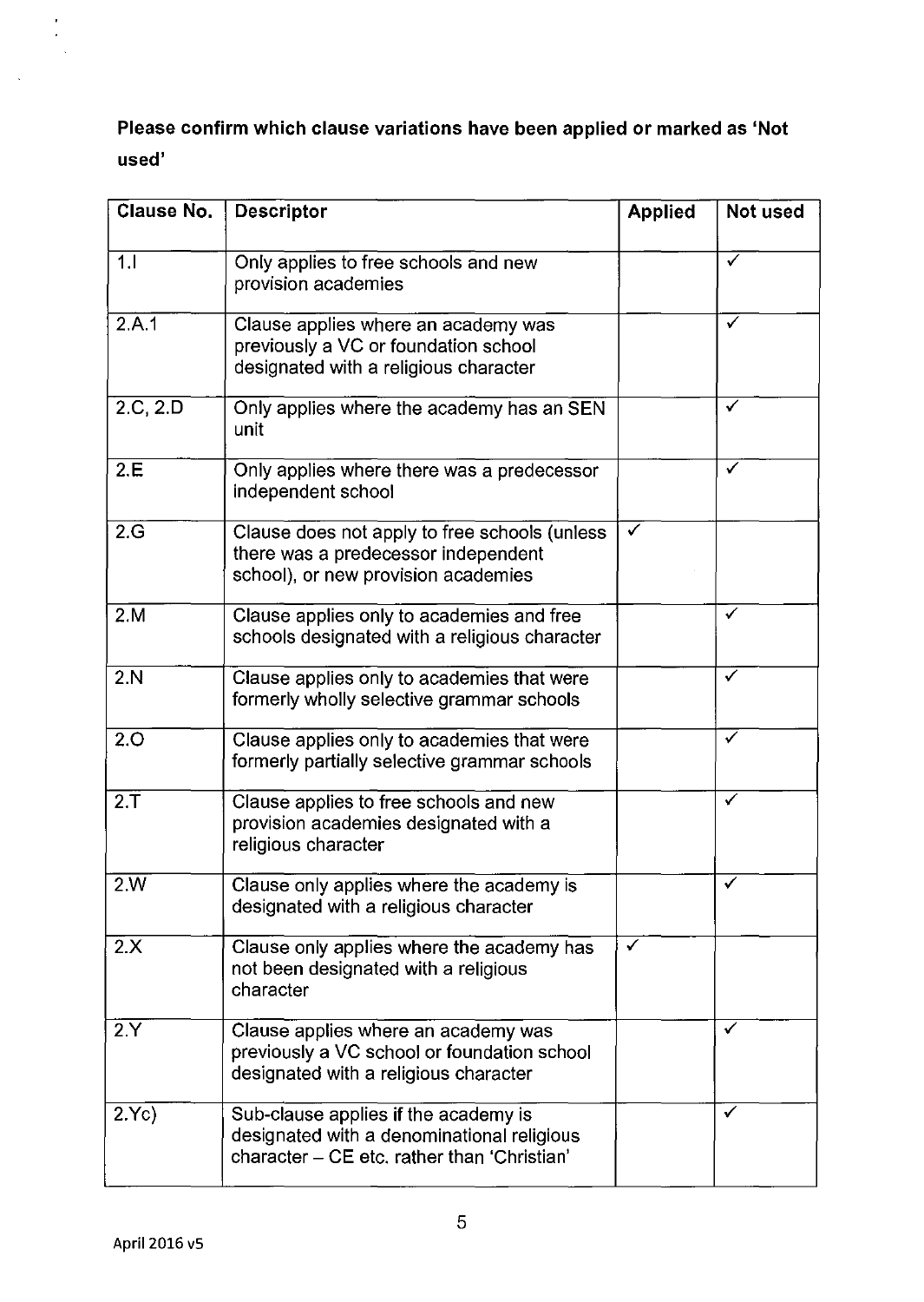mixture of those designated with a religious character, and those which are not):

Additional clauses will be supplied by your project lead if needed.

| <b>Descriptor</b> | <b>Clause</b><br>No. | <b>Applied</b> | Not used |  |
|-------------------|----------------------|----------------|----------|--|
|                   |                      |                |          |  |
|                   |                      |                |          |  |
|                   |                      |                |          |  |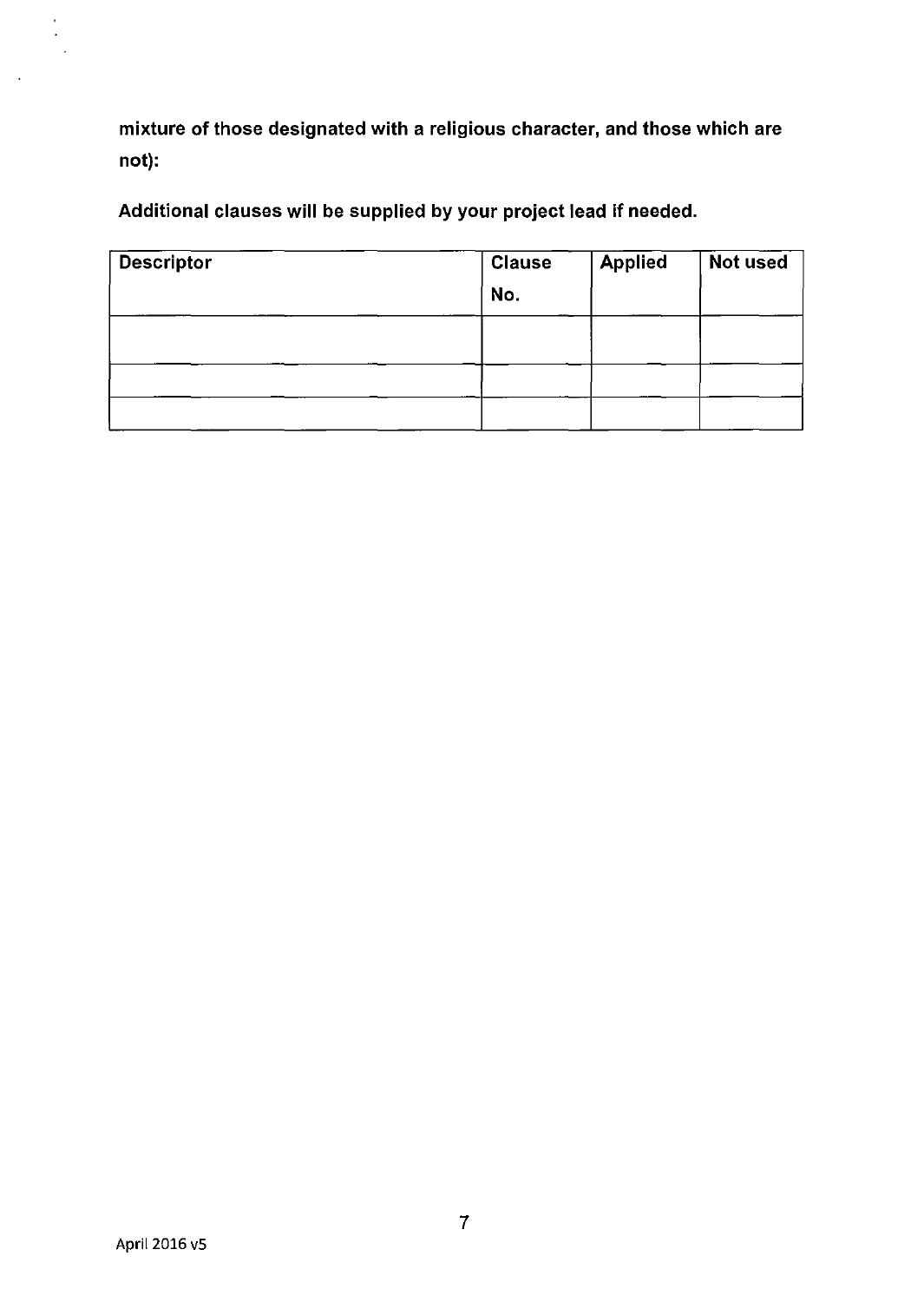- 1.F The Academy is a Sponsored Academy as defined in clause 1.4 of the Master Agreement.
- 1.G The Academy Trust will establish and maintain the Academy in accordance with the Master Agreement and this Agreement.
- 1.H The Academy Trust will open the Academy on 1 February 2018.
- 1.1 Not used.

# **2. RUNNING OF THE ACADEMY**

#### **Teachers and staff**

- 2.A Subject to clause 2.4 of the Master Agreement, 7.A of this Agreement and section 67 of the Children and Families Act 2014, the Academy Trust may, in accordance with any relevant Guidance, employ anyone it believes is suitably qualified or is otherwise eligible to plan and prepare lessons and courses for pupils, teach pupils, and assess and report on pupils' development, progress and attainment.
- 2.A.1 Not used.

## **Pupils**

2.B The planned capacity of the Academy is 210 in the age range 4-11, with an additional nursery capacity of 26 full-time equivalent places (52 part time places) for three year olds. The Academy will be an all ability inclusive school.

#### **SEN unit**

- 2.C Not used.
- 2.0 Not used.

## **Charging**

2.E Not used.

April 2016 v5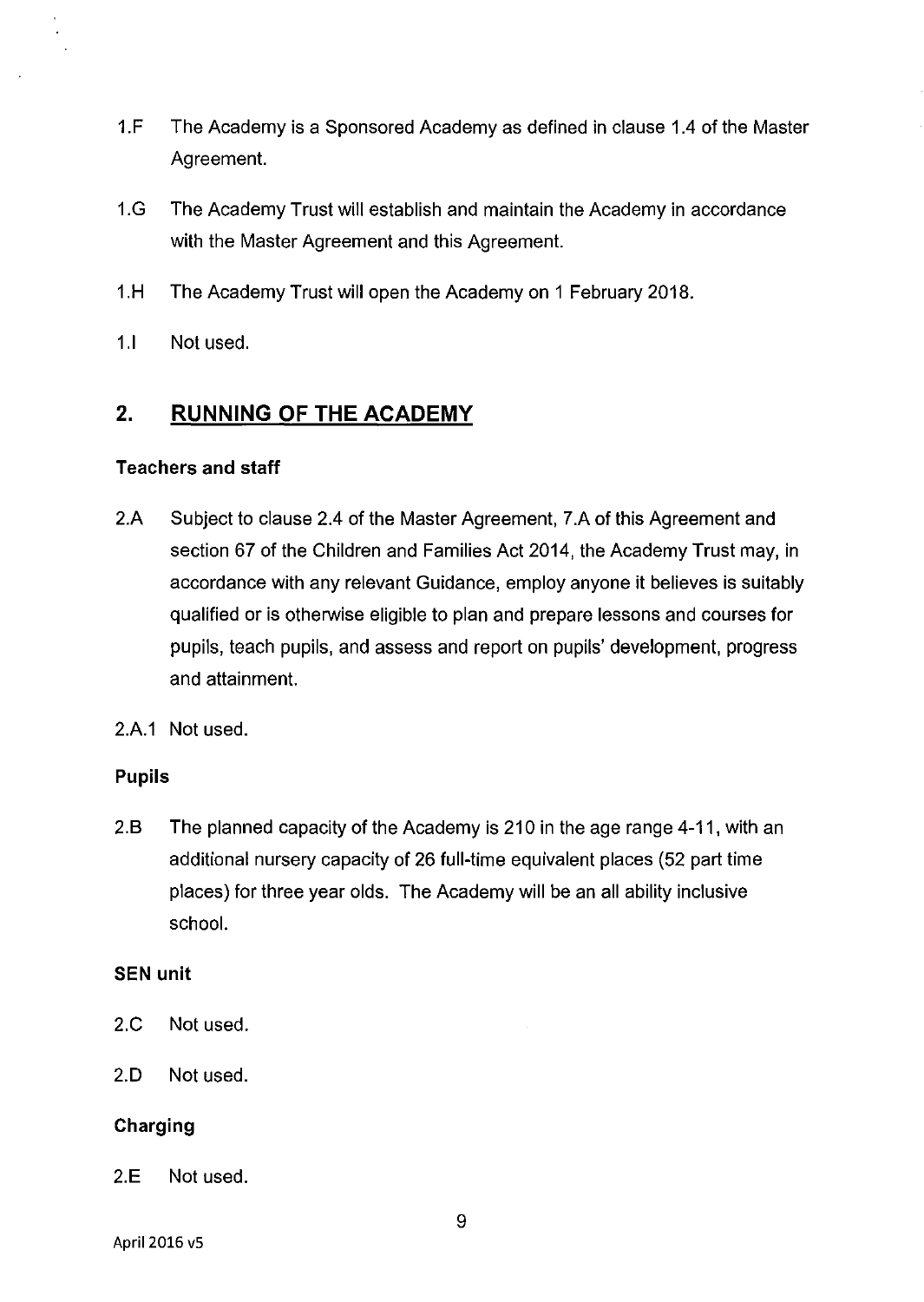- a) any personal details about their financial status; or
- b) whether parents are serving in the UK armed forces or were serving in the UK armed forces, and are exercising parental care and responsibility for the child in question.
- 2.L The Secretary of State may:
	- a) direct the Academy Trust to admit a named pupil to the Academy:
		- i. following an application from an LA including complying with a school attendance order as defined in section 437 of the Education Act 1996. Before doing so the Secretary of State will consult the Academy Trust; or
		- ii. where in relation to a specific child or children the Academy Trust has failed to act in accordance with the Codes or this Agreement or has otherwise acted unlawfully; or
	- b) direct the Academy Trust to amend its admission arrangements where they do not comply with the Codes or this Agreement, or are otherwise unlawful.
- 2.M Not used.
- 2.N Not used.
- 2.0 Not used.
- 2.P The Academy Trust must ensure that parents and 'relevant children' (as described in the Codes) have the right to appeal to an Independent Appeal Panel if they are dissatisfied with an admission decision of the Academy Trust. The arrangements for appeals must comply with the Codes as they apply to foundation and voluntary aided schools. The determination of the appeal panel is binding on all parties.
- 2.Q Subject to clause 2.R, the meaning of "relevant area" for the purposes of consultation requirements in relation to admission arrangements is that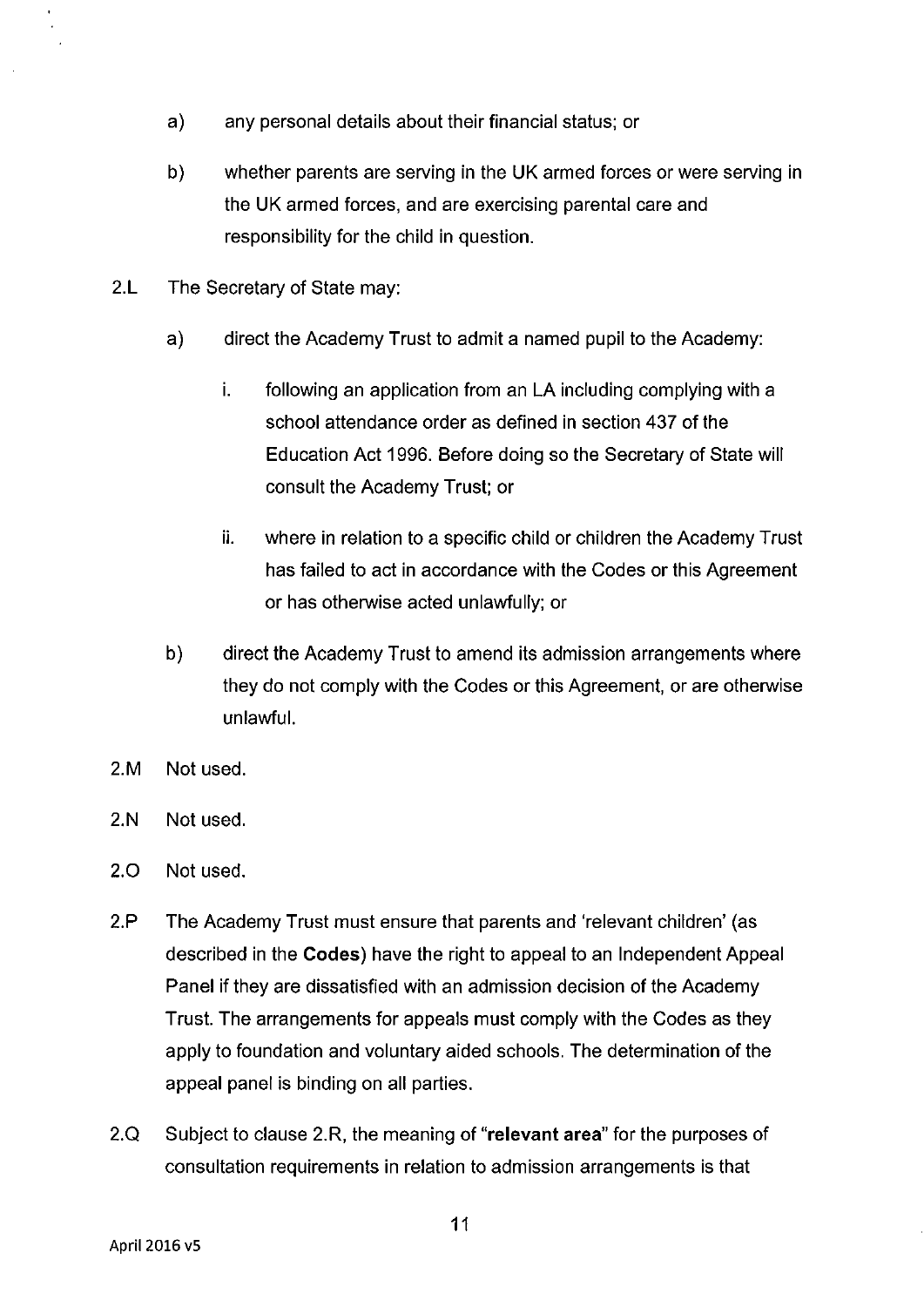- 2.X Subject to clause 2.V, where the academy has not been designated with a religious character (in accordance with section 124B of the School Standards and Framework Act 1998 or further to section 6(8) of the Academies Act 2010):
	- a) provision must be made for religious education to be given to all pupils at the Academy in accordance with the requirements for agreed syllabuses in section 375(3) of the Education Act 1996 and paragraph 2(5) of Schedule 19 to the School Standards and Framework Act 1998;
	- b) the Academy must comply with section 70(1) of, and Schedule 20 to, the School Standards and Framework Act 1998 as if it were a community, foundation or voluntary school which does not have a religious character, except that paragraph 4 of that Schedule does not apply. The Academy may apply to the Secretary of State for consent to be relieved of the requirement imposed by paragraph 3(2) of that Schedule.
- 2.Y Not used
- 2.Z The Academy Trust must have regard to any Guidance, further to section 403 of the Education Act 1996, on sex and relationship education to ensure that children at the Academy are protected from inappropriate teaching materials and that they learn the nature of marriage and its importance for family life and for bringing up children. The Academy Trust must also have regard to the requirements in section 405 of the Education Act 1996, as if the Academy were a maintained school.
- 2.AA The Academy Trust must prevent political indoctrination, and secure the balanced treatment of political issues, in line with the requirements for maintained schools set out in the Education Act 1996, and have regard to any Guidance.

# 3. **GRANT FUNDING**

# Calculation of GAG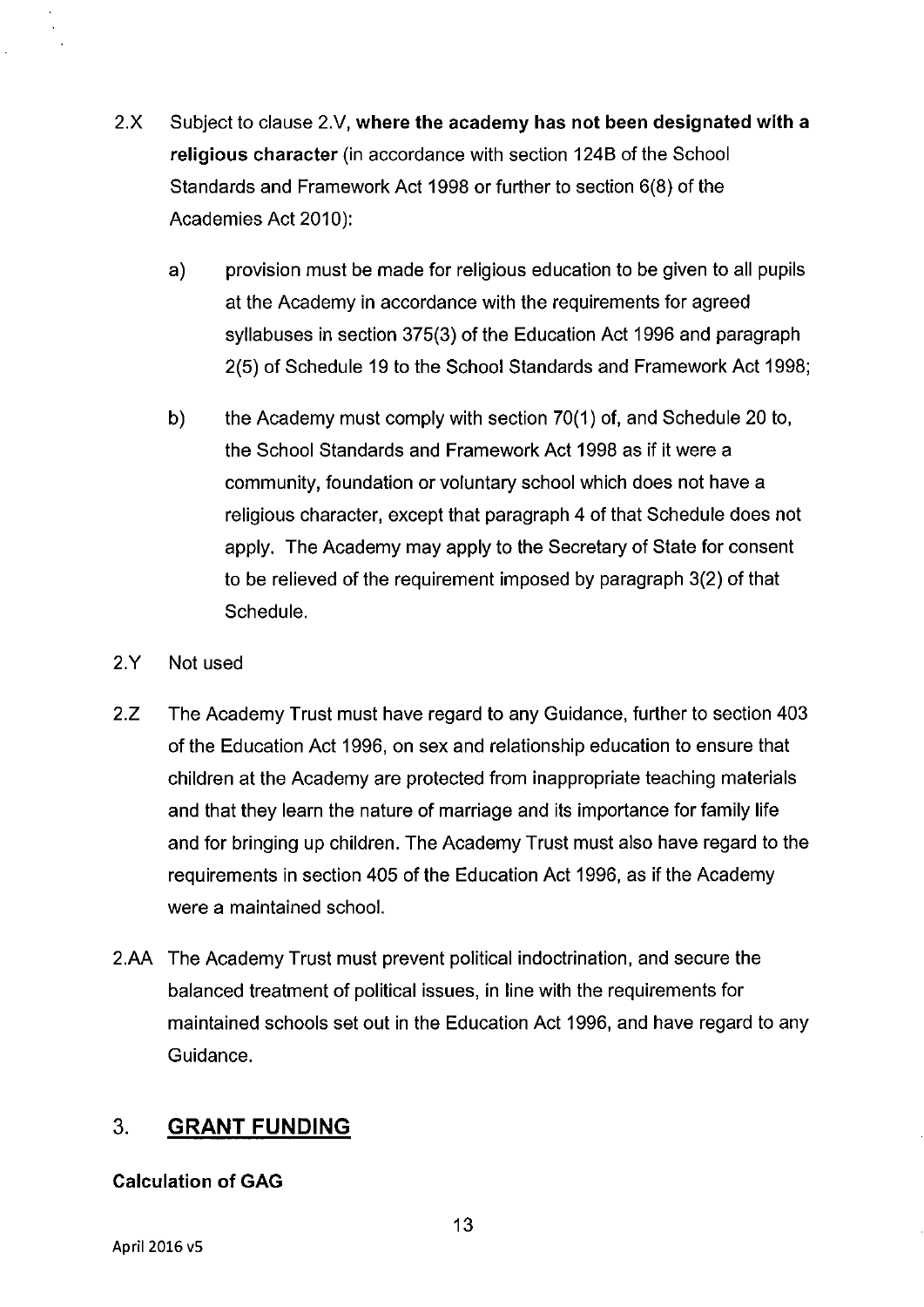b) meet the costs associated with the recruitment and induction of additional staff.

After the Start-Up Period these costs will be met through the ordinary GAG.

3.1 The Secretary of State recognises that if a Termination Notice or a Termination Warning Notice is served, or the Master Agreement is otherwise terminated, the intake of new pupils during the notice period may decline and therefore payments based on the number of pupils attending the Academy may be insufficient to meet the Academy's needs. In these circumstances the Secretary of State may pay a larger GAG in the notice period, to enable the Academy to operate effectively.

#### **Other relevant funding**

- 3.J The Academy Trust may apply to the Secretary of State for financial assistance in relation to proposed redundancies at the Academy. In response to such an application, the Secretary of State may at his discretion agree to meet a proportion of the Academy Trust's costs arising from the inclusion of acadernies in the schedules to the Redundancy Payments (Continuity of Employment in Local Government) (Modification) Order 1999. The Secretary of State may agree to meet the costs of an employee's prior eligible service, being service before the Academy opened, but the Academy Trust must meet the costs of service after the Academy opened. The Secretary of State's financial assistance in this respect will only be available in the first two years after the Academy opens.
- 3.K The Secretary of State may pay the Academy Trust's costs in connection with the transfer of employees from a Predecessor School under the Transfer of Undertakings (Protection of Employment) Regulations 2006. Such payment will be agreed on a case-by-case basis. The Academy Trust must not budget for such a payment unless the Secretary of State confirms in writing that it will be paid.

15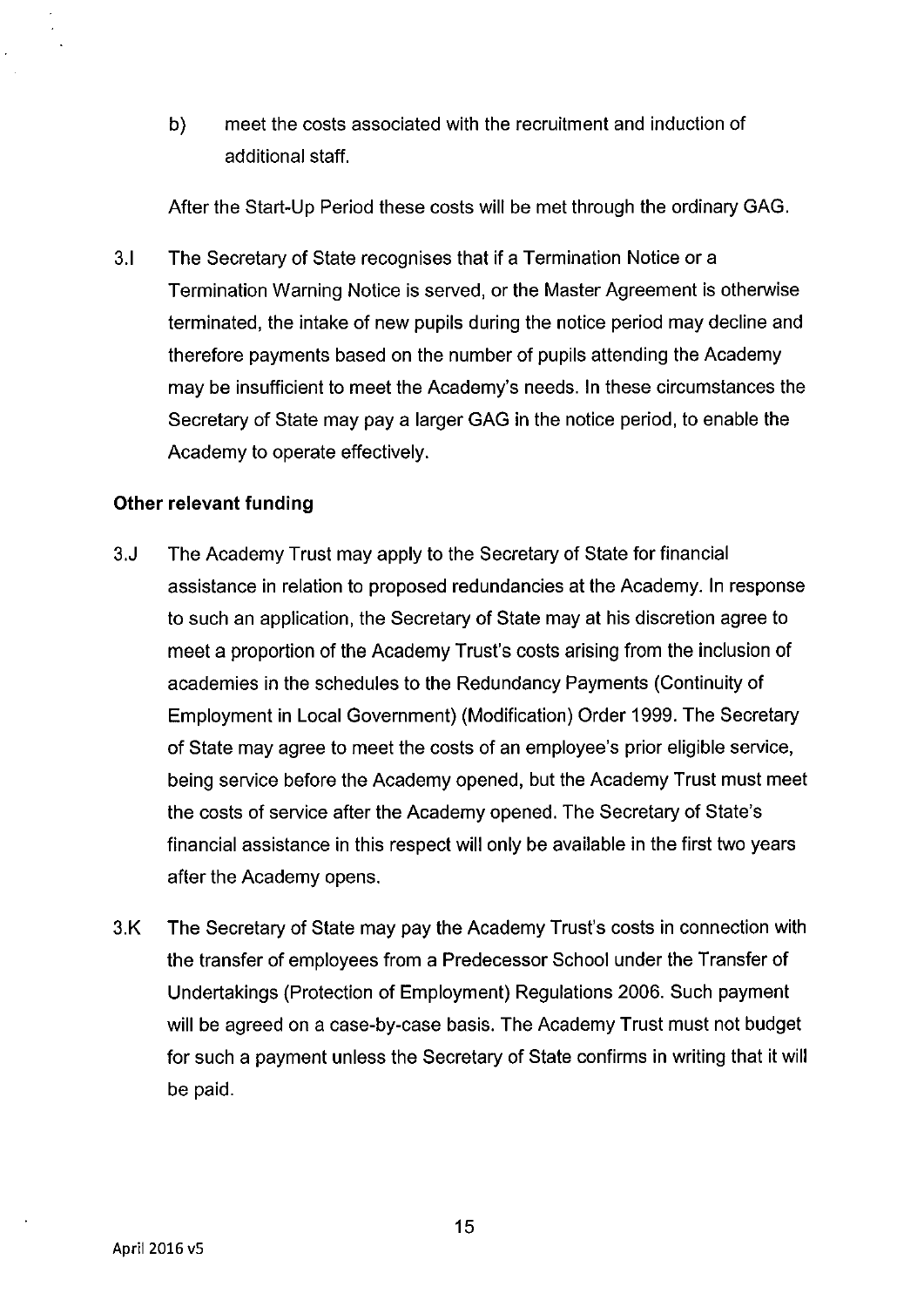- b) take any further steps reasonably required to ensure that the Restriction is entered on the proprietorship register;
- c) promptly confirm to the Secretary of State when the Restriction has been registered;
- d) if it has not registered the Restriction, permit the Secretary of State to do so in its place; and
- e) not, without the Secretary of State's consent, apply to disapply, modify, cancel or remove the Restriction, whether by itself, a holding company, a subsidiary company, or a receiver, administrator or liquidator acting in the name of the Academy Trust.

## **Obligations of the Academy Trust**

- 4.B The Academy Trust must keep the Land clean and tidy and make good any damage or deterioration to the Land. The Academy Trust must not do anything to lessen the value or marketability of the Land without the Secretary of State's consent.
- 4.C The Academy Trust must comply with the Lease and promptly enforce its rights against the Landlord.
- 4.0 The Academy Trust must not, without the Secretary of State's consent:
	- a) terminate, vary, surrender, renew, dispose of or agree any revised rent under the Lease;
	- b) grant any consent or licence; or
	- c) create or allow any encumbrance; or
	- d) part with or share possession or occupation; or
	- e) enter into any onerous or restrictive obligations,

in respect of all or part of the Land.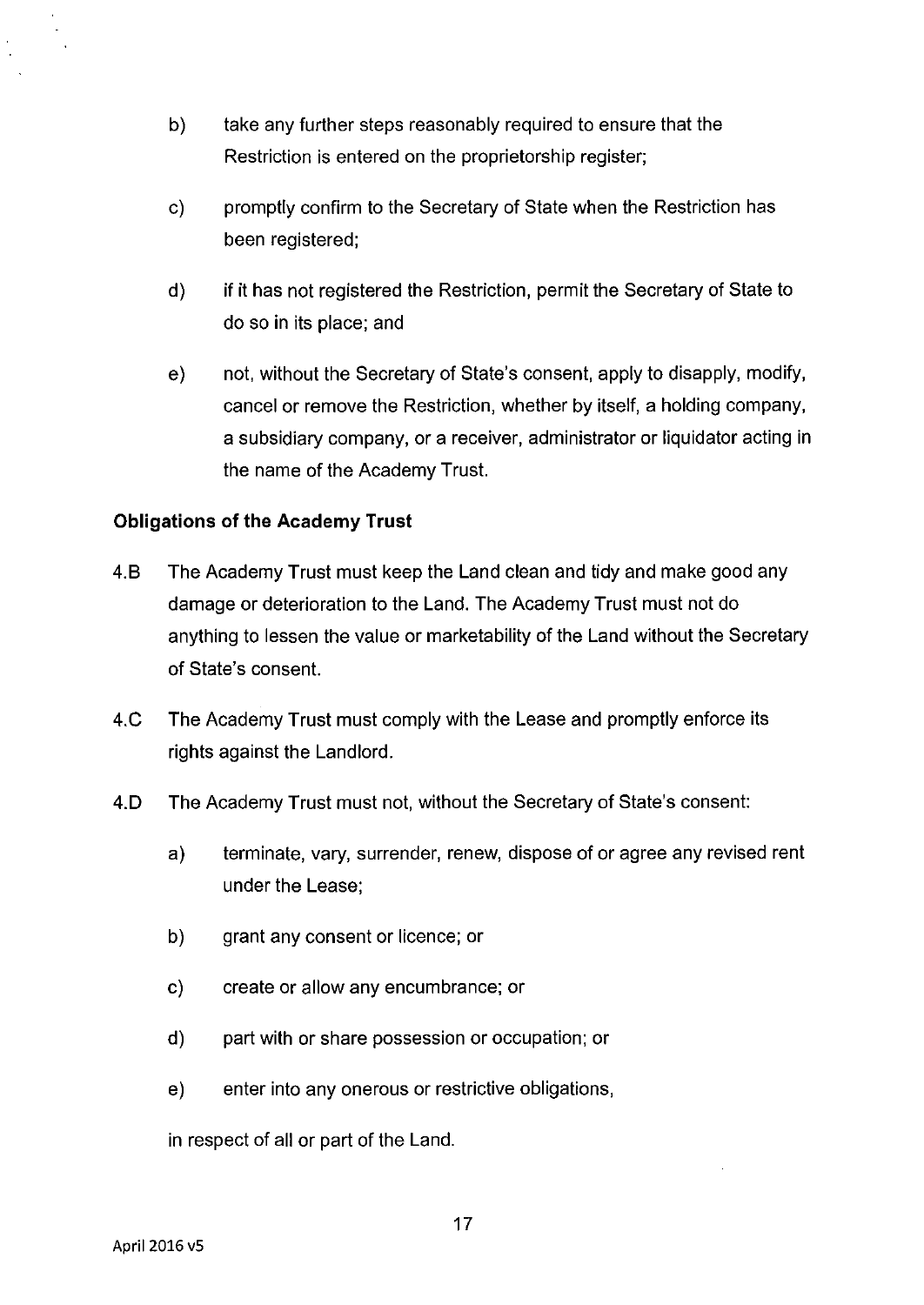- 4.G **If** the Academy Trust receives a Property Notice, it must:
	- a) send a copy of it to the Secretary of State within 14 days, stating how the Academy Trust intends to respond to it;
	- b) promptly give the Secretary of State all the information he asks for about it;
	- c) allow the Secretary of State to take all necessary action, with or instead of the Academy Trust, to comply with it, and
	- d) use its best endeavours to help the Secretary of State in connection with it.

## **Breach of Lease**

- 4.H **If** the Academy Trust is, or if it is reasonably foreseeable that it will be, in material breach of the Lease, the Academy Trust must immediately give written notice to the Secretary of State stating what the breach is and what action the Academy Trust has taken or proposes to take to remedy it, including timescales where appropriate.
- 4.1 After notifying the Secretary of State under clause 4.H, the Academy Trust must:
	- a) promptly give the Secretary of State all the information he asks for about the breach;
	- b) allow the Secretary of State to take all necessary action, with or instead of the Academy Trust, to remedy or prevent the breach, and
	- c) use its best endeavours to help the Secretary of State to remedy or prevent the breach.

#### **Sharing the Land**

- 4.J Where:
	- a) the Secretary of State identifies basic or parental need for additional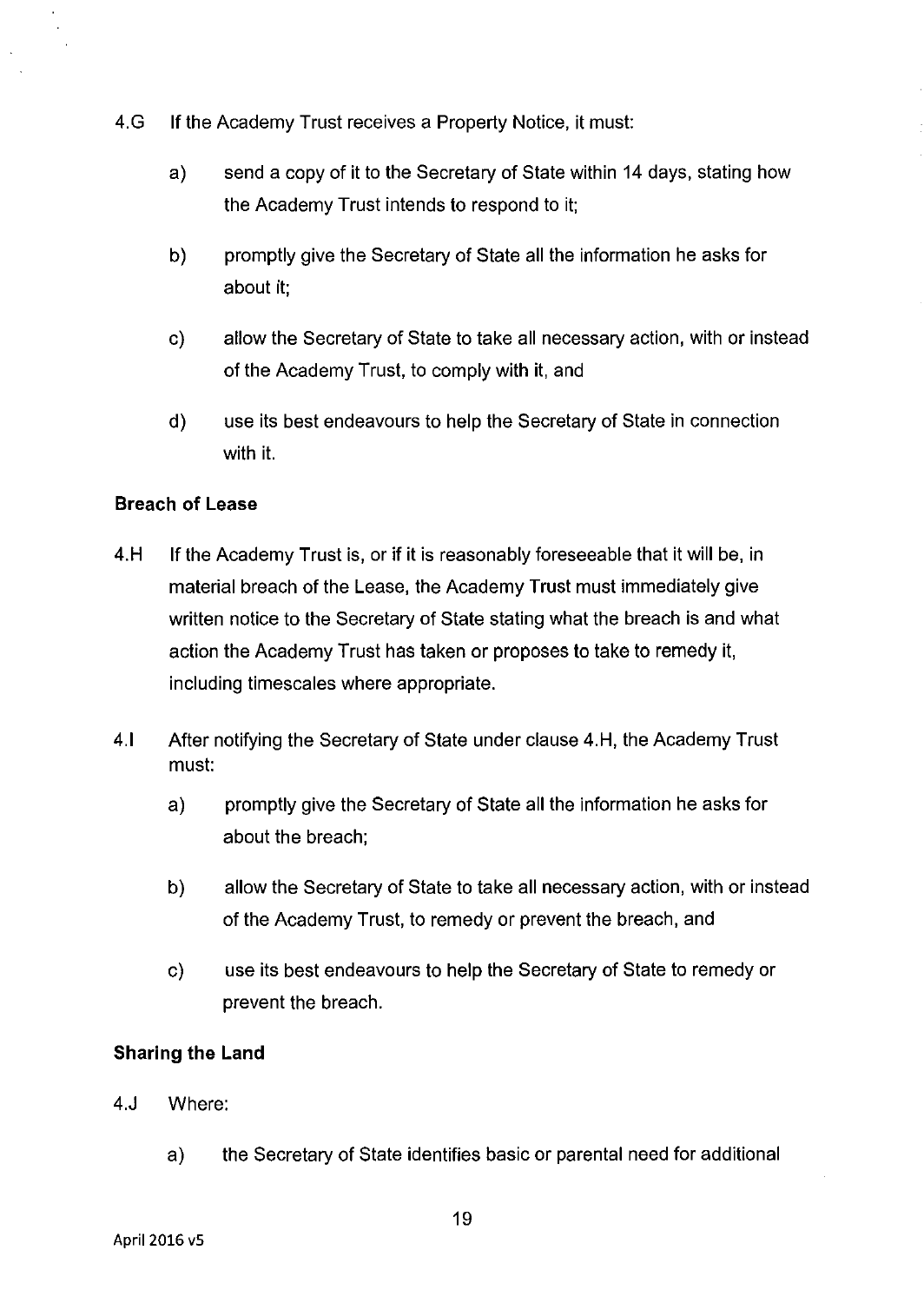5.A Either party may give at least seven Academy Financial Years' notice to terminate this Agreement. Such termination would take effect on 31 August of the relevant year.

#### **Termination Warning Notice**

- 5.B The Secretary of State may serve a Termination Warning Notice where he considers that:
	- a) the Academy Trust has breached the provisions of this Agreement or the Master Agreement; or
	- b) the standards of performance of pupils at the Academy are unacceptably low; or
	- c) there has been a serious breakdown in the way the Academy is managed or governed; or
	- d) the safety of pupils or staff is threatened, including due to breakdown of discipline; or
		- e) the Academy is coasting provided he has notified the Academy Trust that it is coasting.
- 5.C A Termination Warning Notice served under clause 5.B will specify:
	- a) the action the Academy Trust must take;
	- b) the date by which the action must be completed; and
	- c) the date by which the Academy Trust must make any representations, or confirm that it agrees to undertake the specified action.
- 5.0 The Secretary of State will consider any representations from the Academy Trust which he receives by the date specified in the Termination Warning Notice. The Secretary of State may amend the Termination Warning Notice to specify further action which the Academy Trust must take, and the date by which it must be completed.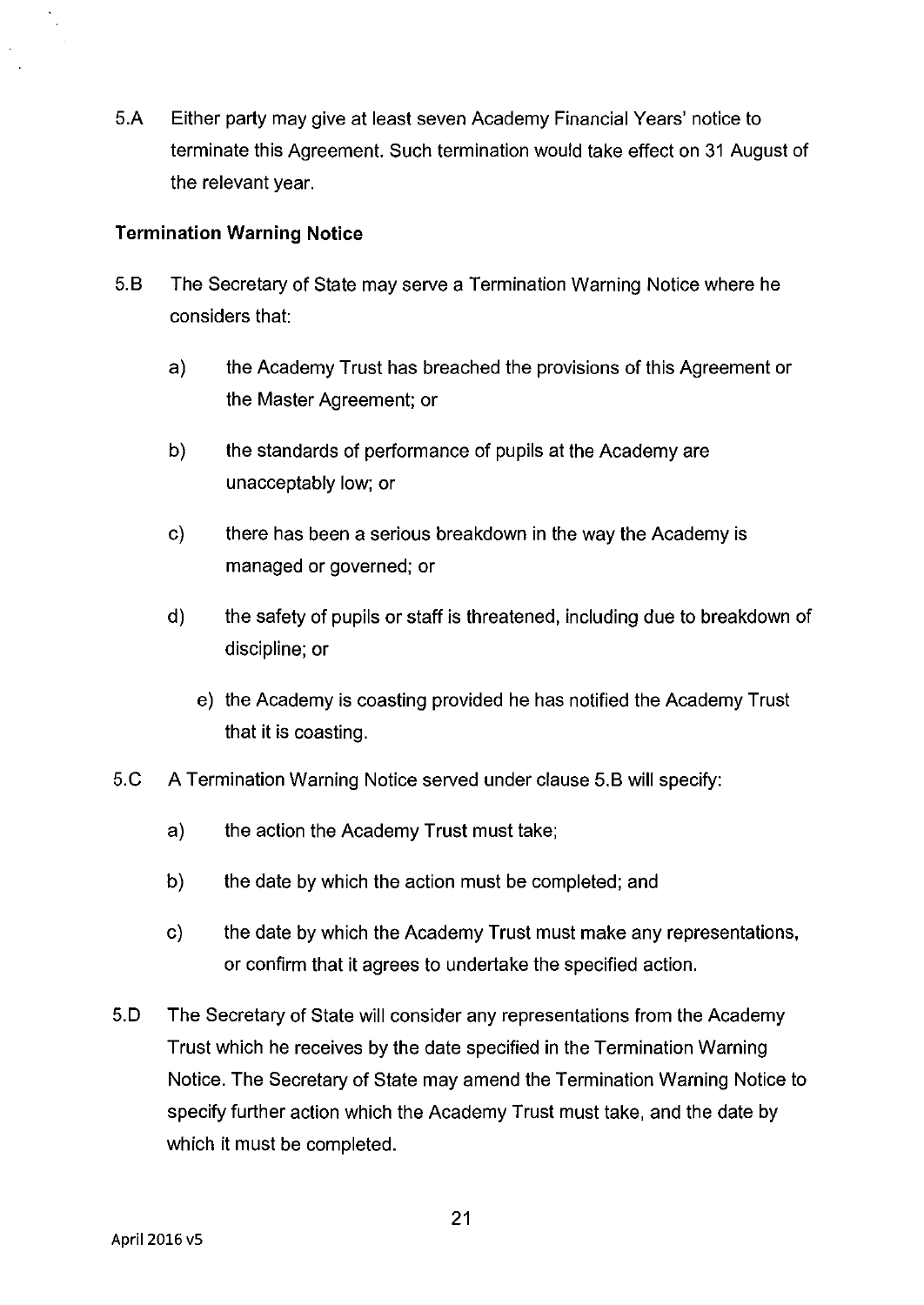- 5.1 If the Chief Inspector gives a notice referred to in clause 5.F to the Academy Trust within two years after the Academy opened, the Secretary of State may only serve a Termination Waming Notice under clause 5.F if:
	- a) the Chief Inspector has held a monitoring inspection under section 8 of the Education Act 2005 later than two years after the Academy opened; and
	- b) the Chief Inspector considers that the Academy is not making enough progress towards the removal of the designation referred to in his notice.

Nothing in this clause prevents or prejudices the Secretary of State exercising any other rights arising from or under this Agreement (including, for the avoidance of doubt, any rights under clauses 5.B to 5.E).

## **Termination by the Secretary of State**

- 5.J If the Secretary of State has determined that the Academy will be removed from the Register of Independent Schools and no appeal against that determination is pending, he may serve a Termination Notice.
- 5.K Not used.
- 5.L Not used.
- 5.M Not used.
- 5.N Not used.
- 5.0 Not used.

## **Funding and admission during notice period**

- 5.P If the Secretary of State serves a Termination Notice under clause 5.A, the Academy Trust may continue during the notice period to admit pupils to the Academy, and to receive GAG and EAG, in accordance with this Agreement.
- 5.Q If the Secretary of State serves a Termination Warning Notice or a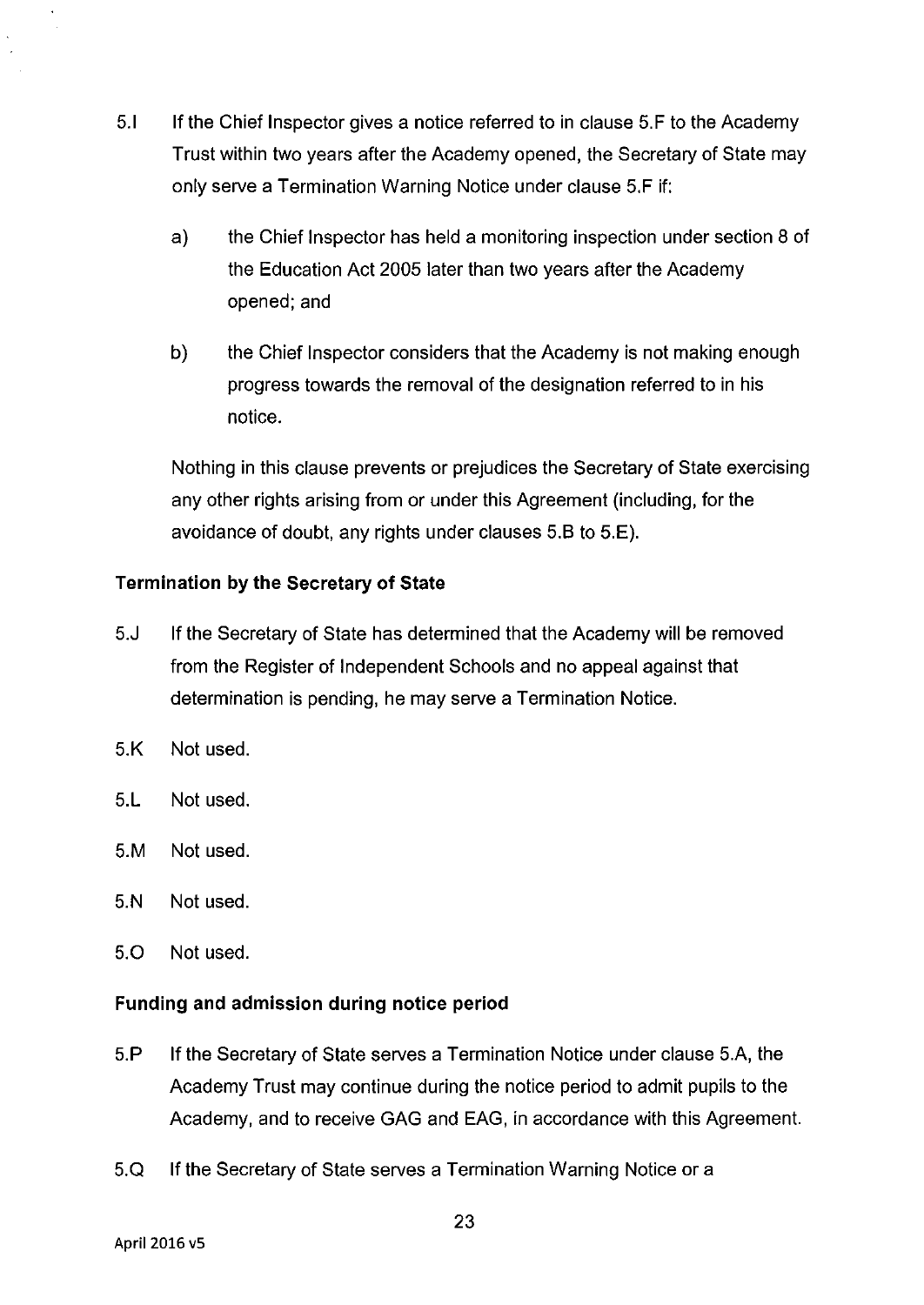reduced such that costs are less than the Funding Allocation and All Other Resources, and the period of time within which such steps will be taken; and

- b) the shortfall in the Critical Year between the Funding Allocation and All Other Resources expected to be available to the Academy Trust to run the Academy and the projected expenditure on the Academy; and
- c) a detailed budget of income and expenditure for the Academy during the Critical Year (the **"Projected** Budget").
- 5.U Both parties will use their best endeavours to agree whether or not the cost of running the Academy during the Critical Year would cause the Academy Trust to become insolvent. Both parties recognise that they will need to engage in a constructive dialogue at the time about how best to provide education for the pupils at the Academy and use their best endeavours to agree a practical solution to the problem.
- 5.V If no agreement is reached by 30 April (or another date if agreed between the parties) as to whether the cost of running the Academy during the Critical Year would cause the Academy Trust to become insolvent, then that question will be referred to an independent expert (the "Expert") for resolution. The Expert's determination will be final and binding on both parties. The Expert will be requested to specify in his determination the amount of the shortfall in funding (the "Shortfall").
- 5.w The Expert will be an insolvency practitioner with significant professional experience of educational institutions or academies. If the parties fail to agree upon the appointment of the Expert then the Expert will be appointed by the President of the Institute of Chartered Accountants in England and Wales. The Expert's fees will be bome equally between the parties.
- 5.x The Expert will be required in reaching his determination to take account of advice from an educational specialist who is professionally familiar with the issues arising from the budget management of schools. If the parties fail to agree upon the appointment of the educational specialist then the educational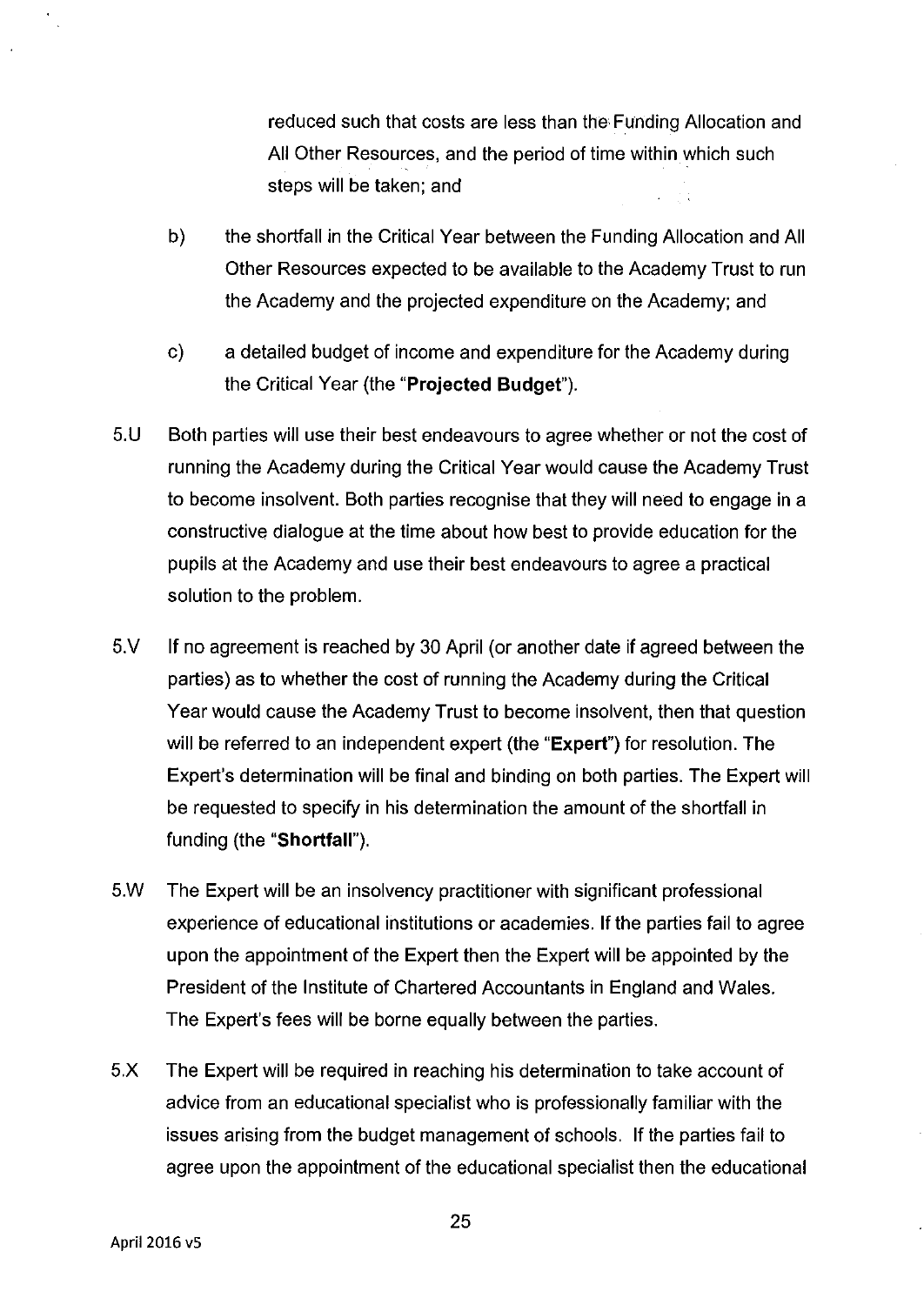- c) expenses of disposing of assets or adapting them for other purposes;
- d) legal and other professional fees; and
- e) dissolution expenses.
- 5.00 If this Agreement is terminated, and the Academy Trust owns capital assets which have been partly or wholly funded by HM Government, the Academy Trust must, as soon as possible after the termination date:
	- a) transfer a proportion of those capital assets, equal to the proportion of the original financial contribution made by HM Government, to a nominee of the Secretary of State to use for educational purposes; or
	- b) if the Secretary of State directs that a transfer under clause 5.D0(a) is not required, pay to the Secretary of State at the termination date (or, by agreement with the Secretary of State, at the date of their subsequent disposal) a sum equivalent to the proportion of the original financial contribution made by HM Government.
- 5.EE The Secretary of State may:
	- a) Waive all or part of the repayment due under sub-clause 5.00(b) if the Academy Trust obtains his perrnission to invest the sale proceeds for its charitable purposes; or
	- b) direct the Acaderny Trust to pay all or part of the sale proceeds to the relevant LA.

# **6. OTHER CONTRACTUAL ARRANGEMENTS**

## **Annexes**

6.A Any annexes to this Agreement form part of and are incorporated into this Agreement.

## **The Master Agreement**

6.B Except as expressly provided in this Agreement, all provisions of the Master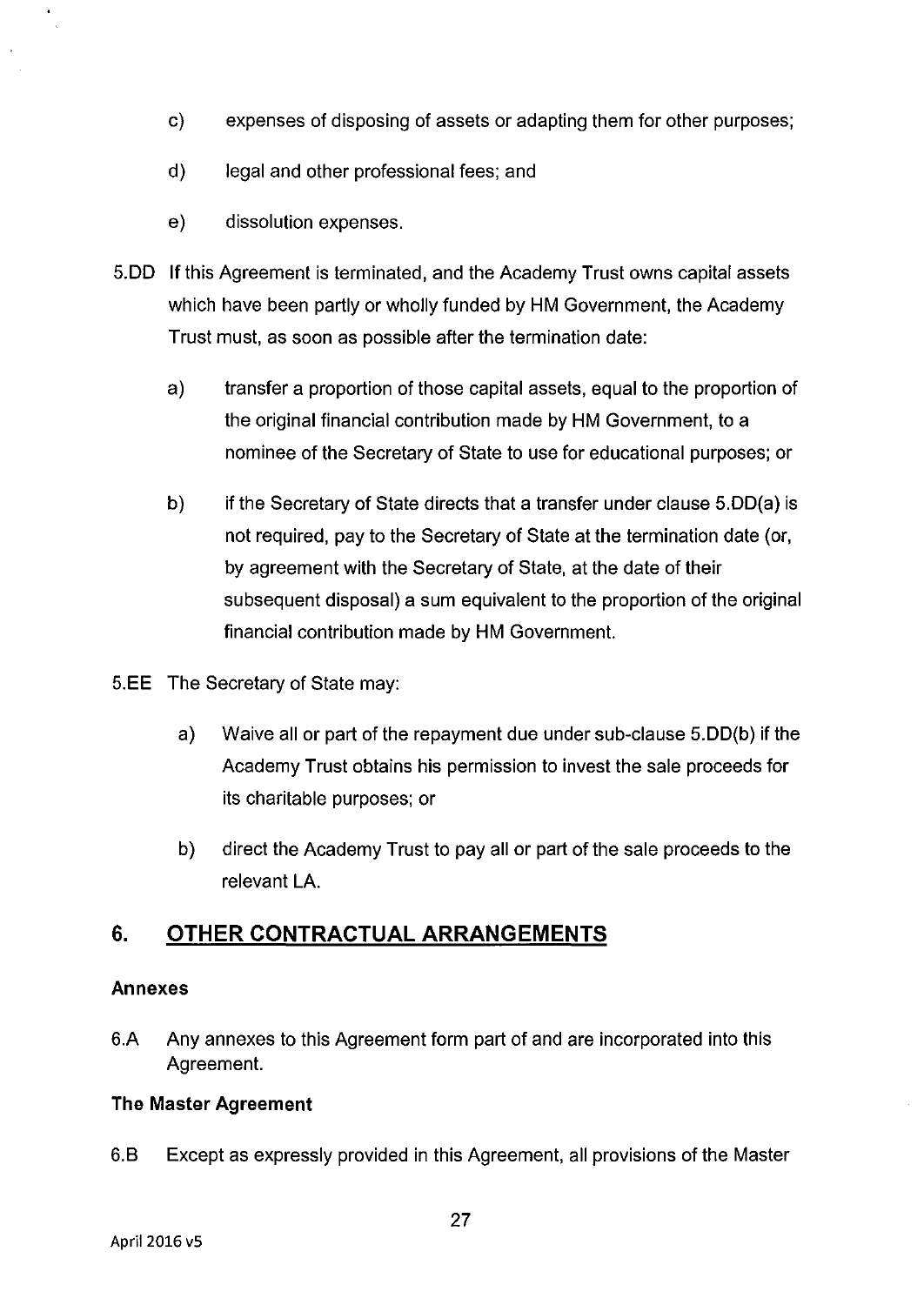This Agreement was executed as a Deed on

25th January 2018

Executed on behalf of the Academy Trust by:

. . . . . . . . . . . . . . . . . . . .

and

**Director** 

**Director** 

or

**Company Secretary** 

or

**Witness** 

Name:

Address:

The Corporate Seal of

#### THE SECRETARY OF STATE FOR EDUCATION

affixed to this deed is authenticated by:



**Duly Authorised**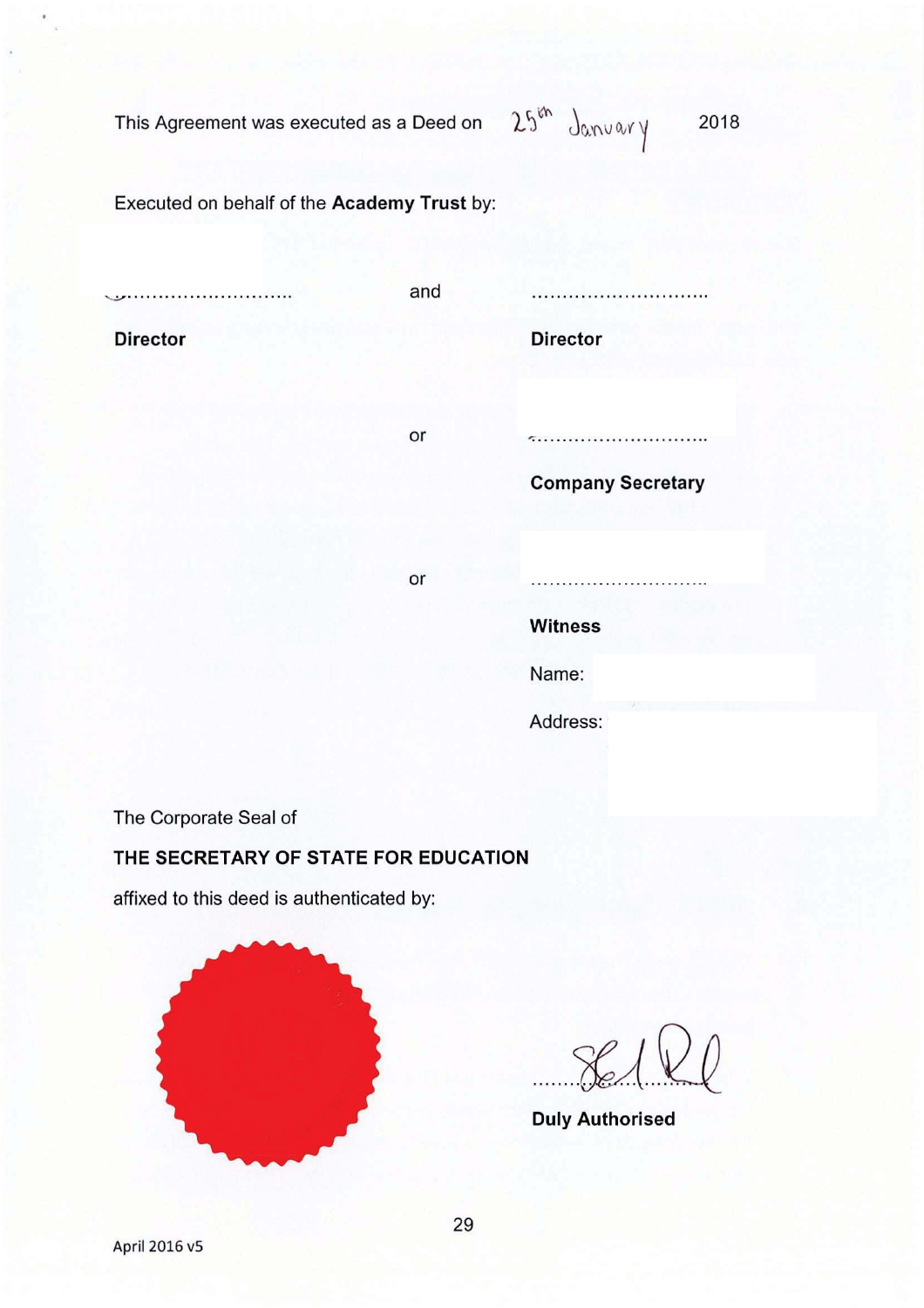where admitting the child would be incompatible with the provision of efficient education for other children, and no reasonable steps could secure compatibility. In deciding whether a child's inclusion would be incompatible with the efficient education of other children or the efficient use of resources, the Academy Trust must have regard to the relevant Guidance issued to maintained schools.

- 8.C If the Academy Trust decides that admitting the child would be incompatible with the provision of efficient education or the efficient use of resources, it must, within the 15 days, notify the LA in writing, giving its reasons for its decision.
- 8.0 The Academy Trust must then seek to establish from the LA whether or not it agrees with this determination. If the LA does not agree with the Academy Trust's response, and names the Academy in the child's statement of SEN, the Academy Trust must admit the child to the school as specified in the statement or otherwise by the LA.
- 8.E If in such case, the Academy Trust considers that the LA should not have named the Academy in the statement, it may ask the Secretary of State to determine whether the LA has acted unreasonably, and to make an order directing the LA to reconsider. The Secretary of State's determination will be final, subject only to any right of appeal which a parent of the child may have to the First-tier Tribunal (Special Educational Needs and Disability) or the Upper Tribunal Administrative Appeals Chamber.
- 8.F If a parent of a child for whom the LA maintains a statement appeals to the First-tier Tribunal (Special Educational Needs and Disability), either for or against the naming of the Academy in the child's statement, then the Tribunal's decision will be binding, even if it is different from that of the Secretary of State.
- 8.G Where it has been finally determined that the Academy be named in a child's statement of SEN, the Academy Trust must admit the child to the Academy, notwithstanding any other admissions requirements in this Agreement.

31